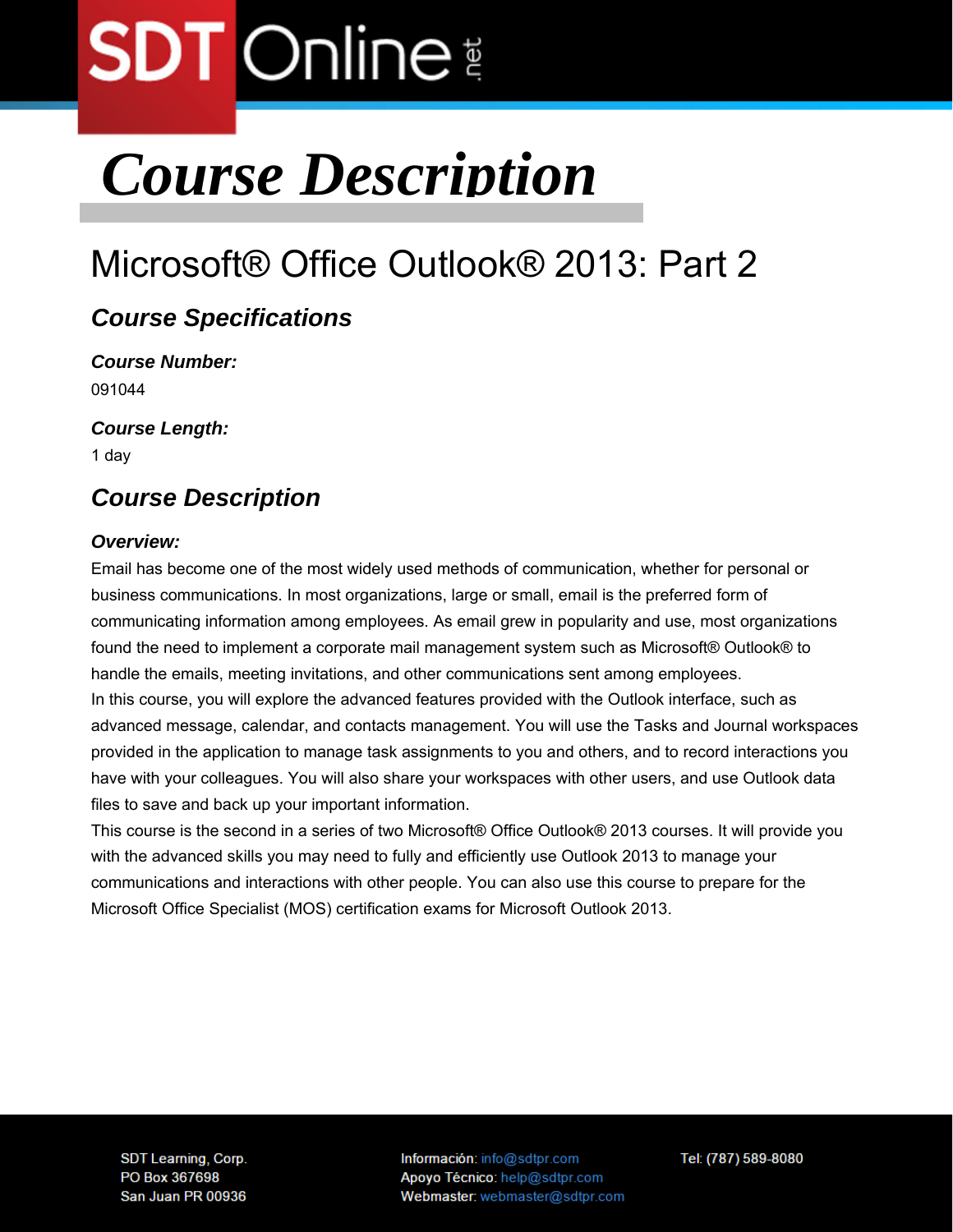### *Course Objectives:*

Upon successful completion of this course, students will be able to use the advanced features in Outlook to manage the advanced options for message, contacts, and calendar management and perform more advanced tasks such as task assignment, journaling, sharing workspaces, and backing up to data files. They will:

You will:

- Configure advanced message options.
- Perform advanced message management tasks.
- Perform advanced calendar management tasks.
- Perform advanced contact management tasks.
- Manage activities by using tasks and journal entries.
- Share Outlook workspaces with other users.
- Manage Outlook data files.

### *Target Student:*

This course is intended for people who have a basic understanding of Microsoft® Windows® and Microsoft Office Outlook 2013 and want or need to know how to perform more advanced tasks in Outlook.

### *Prerequisites:*

To ensure success, students should be familiar with using personal computers, and should have experience using a keyboard and mouse. Students should have experience with the Windows® 8 environment, and be able to use Windows 8 to manage information on their computers. Specific tasks the students should be able to perform include: launching and closing applications, navigating basic file structures, and managing files and folders. Before starting this course, students should have completed

one or more of the following courses or possess the equivalent knowledge:

- *Using Microsoft® Windows® 8*
- *Microsoft® Windows® 8: Transition from Windows 7*
- *Microsoft® Office Outlook® 2013: Part 1*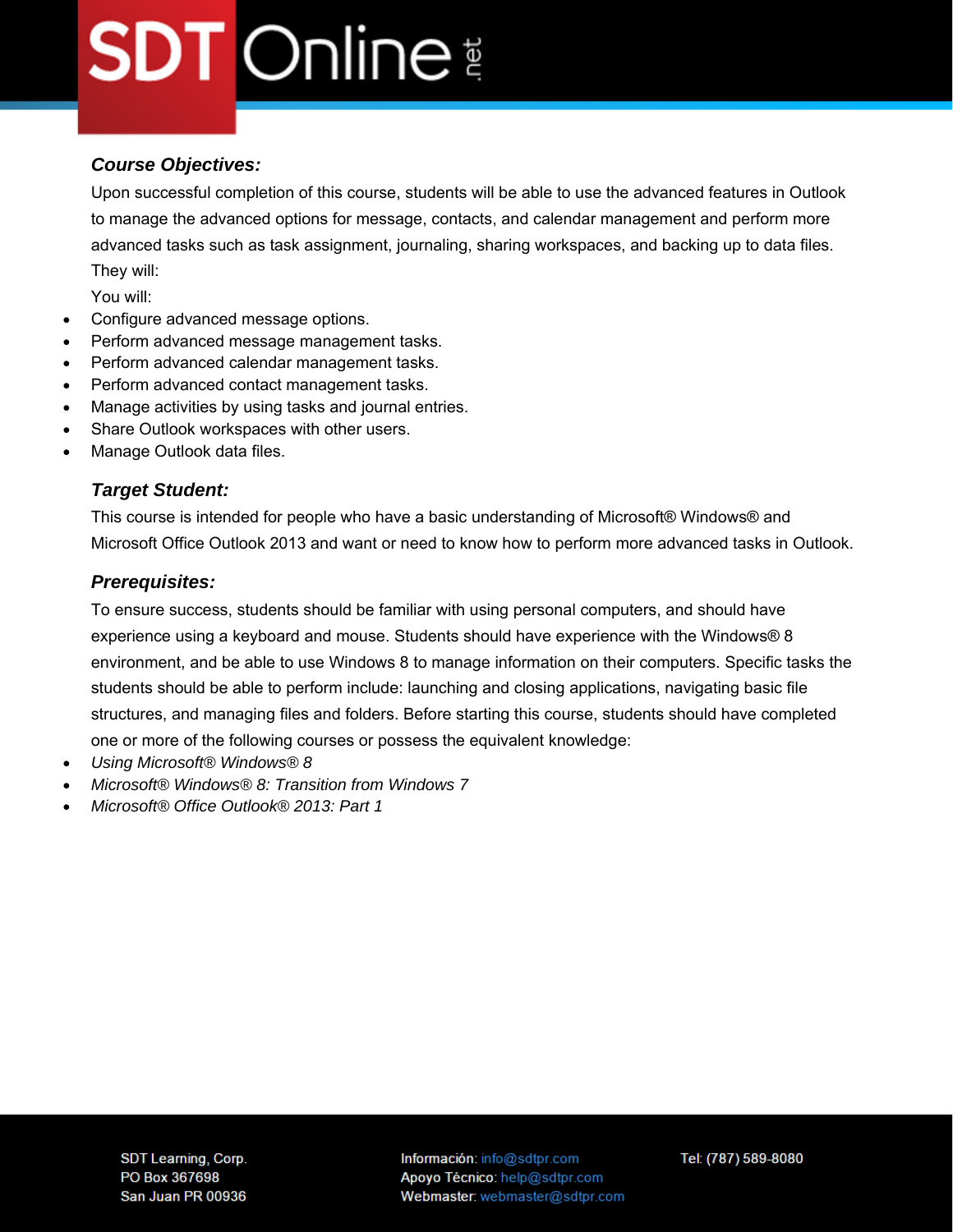### *Course-specific Technical Requirements*

### *Hardware*

For this course, you will need one computer serving as the Active Directory Domain Controller and the Exchange Server, and enough classroom computers for the instructor and each student.

The machine running Windows Server® 2010 Enterprise Edition and Exchange Server should have the following minimum hardware configurations:

- An x64-architecture-based computer with Intel processor that supports Intel Extended Memory 64 Technology (Intel EM64T) or AMD processor that supports the AMD64 platform
- A minimum of 4 GB of RAM per server plus 5 MB of RAM recommended for each mailbox
- Disk partitions formatted as NTFS file systems
- At least 30 GB of disk space for installation
- An additional 500 MB of available disk space for each Unified Messaging (UM) language pack that you plan to install
- 200 MB of available disk space on the system drive
- A DVD-ROM drive, local or network accessible
- A 1024 × 768 resolution or higher monitor
- A keyboard and mouse, or other pointing device
- Paging file size equal to the amount of RAM on the server plus 10 MB Classroom computers (instructor and student) should have the following minimum hardware configurations:
- 1 GHz Pentium®-class processor or faster
- A minimum of 1 GB of RAM recommended
- 10 GB hard disk or larger; at least 1 GB of free hard disk space available for Office installation
- A DVD-ROM drive
- A keyboard and mouse or other pointing device
- A 1024 × 768 resolution monitor recommended
- Network cards and cabling for local network access
- Internet access (see your local network administrator) To avoid potential issues with installing and configuring the Exchange Server, the machine used for the Exchange Server cannot use both wireless and wired Internet access, due to possible conflicts. Please use only a wired connection for the Exchange Server machine. If you have a wireless card installed on the machine you are using for the Exchange Server, you may want to disable or remove it before completing the installation.
- A printer (optional) or an installed printer driver
- A projection system to display the instructor's computer screen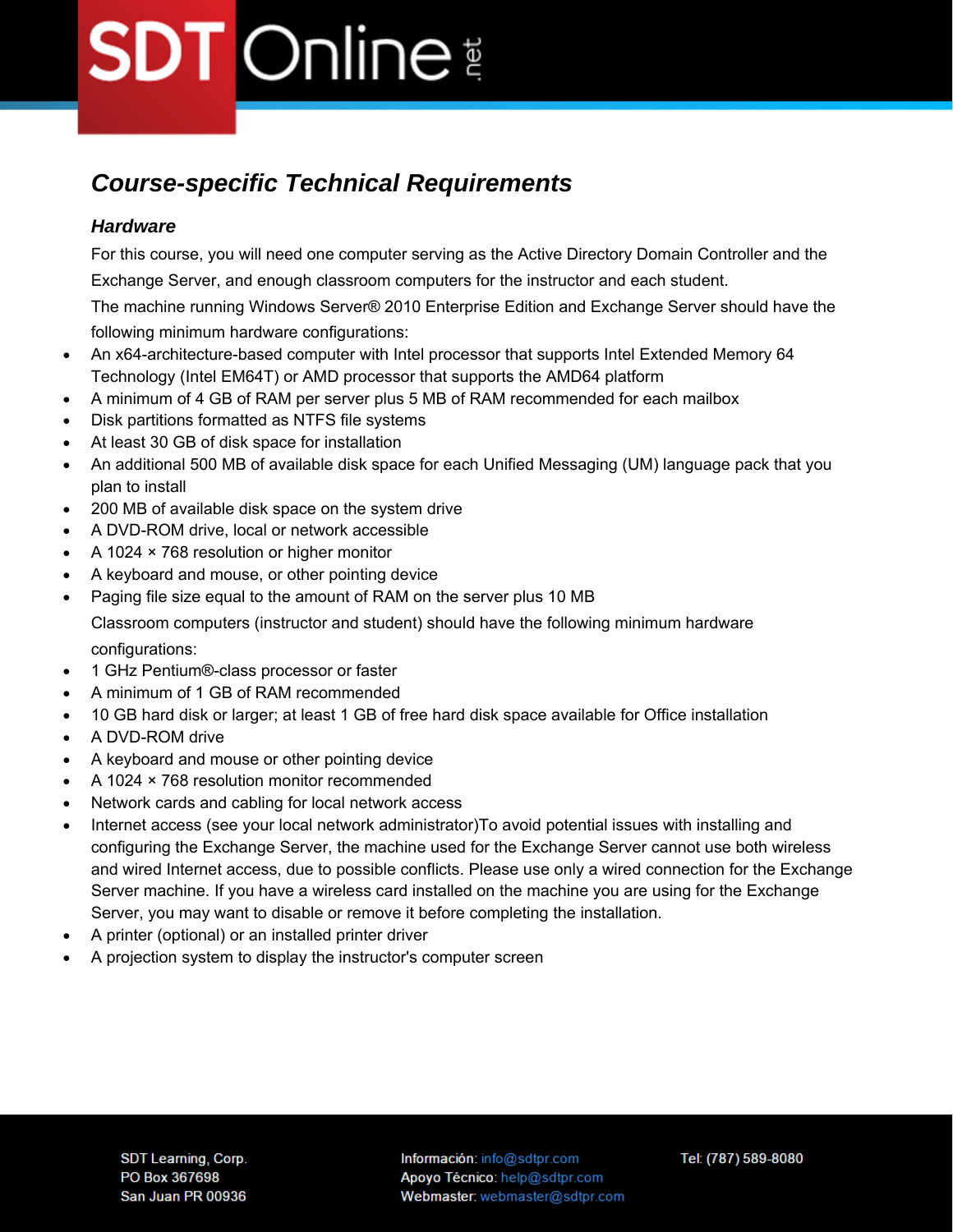### *Software*

The Active Directory Domain Controller and Exchange Server machine have the following software requirements:

- Microsoft® Windows Server® 2008 Standard or Enterprise Edition 64-bit, or Windows Server 2008 R2 Standard or Enterprise 64-bit with Service Pack 1
- Microsoft® Exchange Server 2010 with Service Pack 1
- Microsoft® Active Directory®

Prerequisites for Microsoft Exchange Server 2010 include Microsoft .NET Framework 3.5 SP1, Windows PowerShell™ v2.0 (KB-968930), and Office System Converter 2007: Microsoft Filter pack. If these prerequisites are not already installed, the Exchange Server 2010 set up process will prompt and provide links to the installation locations; Internet access is required if the prerequisites are not already installed or available on a local network.

The classroom computers have the following software requirements:

- Microsoft® Office 2013 Professional Plus
- Microsoft® Windows® 8 ProfessionalThis course was developed using Windows 8 Professional. If you use an older version of Windows such as 7, XP, or Windows Vista®, you might notice some slight differences when keying this course.

### *Course Content*

### *Lesson 1: Configure Advanced Message Options*

**Topic A:** Insert Advanced Characters and Objects **Topic B:** Modify Message Settings, Properties, and Options **Topic C:** Use Automatic Replies

#### *Lesson 2: Advanced Message Management*

**Topic A:** Sort Messages **Topic B:** Filter Messages **Topic C:** Organize Messages **Topic D:** Search Messages **Topic E:** Manage Junk Mail **Topic F:** Manage Your Mailbox

### *Lesson 3: Advanced Calendar Management*

**Topic A:** Manage Advanced Calendar Options

- **Topic B:** Manage Additional Calendars
- **Topic C:** Manage Meeting Responses